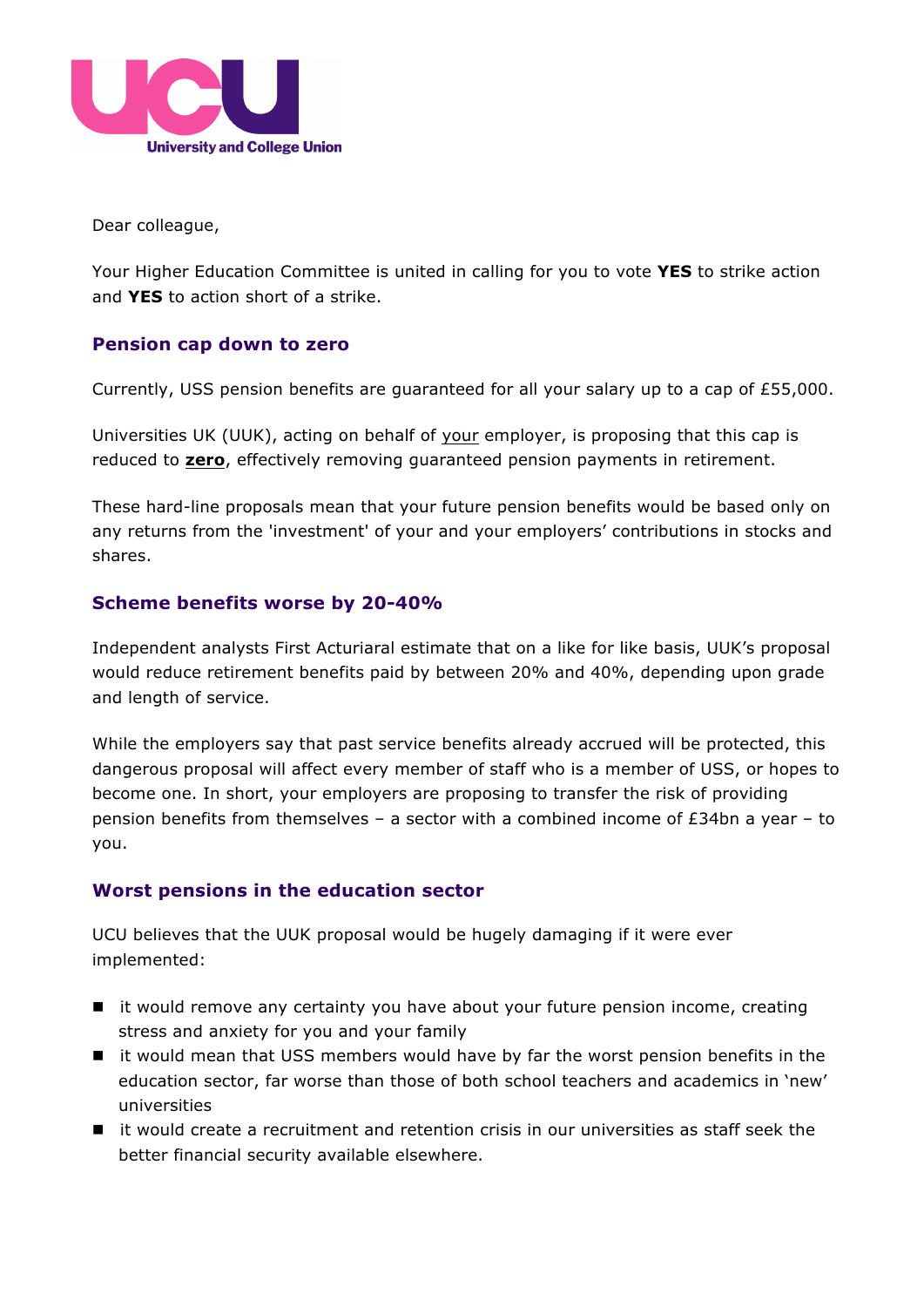# **To defend pensions, we need your help**

UCU has called for extended national negotiations with the employers. Our aim in these talks will be to protect your pension benefits in any way we can. We know they can afford to pay more and that there are alternatives to the hard-line approach they are currently taking. This will also mean challenging the flawed valuation methodology, supported by the employers, which threatens the future of what remains a strong and growing pension scheme.

But the truth is that protecting your benefits will be tough, and **we will need your help**.

During this ballot, UCU will continue to press the employers to undertake serious negotiations aimed at protecting your pensions. However, there is complete unity within UCU about the need to be ready to take sustained industrial action to defeat these hardline proposals from UUK.

# **Only the threat of sustained strike action will make a difference**

I want to be clear. Intermittent one-day strikes will not work to budge the employers.

That is why if you vote in favour of action, and there is no settlement, UCU will be calling sustained strike action aimed at **massively disrupting lectures, classes and the administrative life** of your institution next year.

# **Your good will abused**

However, I believe that in this situation your employer is cynically relying on your good will for their own ends.

Our universities run on the extra hours you put in; they trade on your success and expertise; and **they know you care deeply about your students**.

And yet they repay your commitment with a hard-line proposal which will destroy USS as we know it and lead to stress and uncertainty for you and your family.

Enough is enough. If we want to challenge this proposal, we must stand up and be counted.

# **We built USS, now we must defend it**

The current USS scheme did not land in our laps as a gift from benevolent employers. It was fought for by UCU's predecessor trade union and its members. It established for the first time a common pension across all participating universities and has given a comfortable retirement to many tens of thousands over the years.